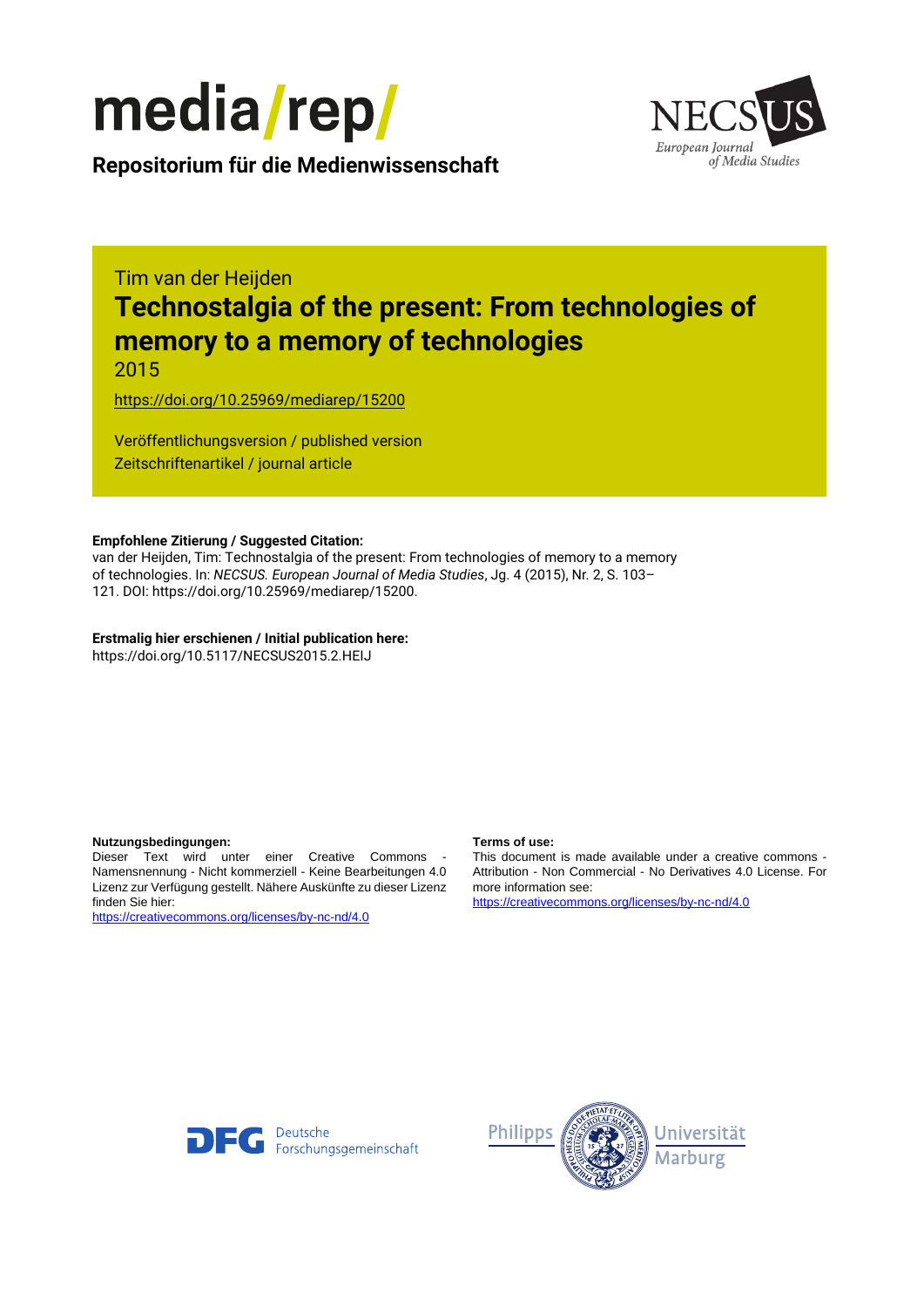# Technostalgia of the present: From technologies of memory to a memory of technologies

Tim van der Heijden

NECSUS 4 (2): 103–121 DOI: 10.5117/NECSUS2015.2.HEIJ

#### Abstract

This article reflects on today's 'technostalgic' trend in media culture by examining the various ways in which Super 8 film as a media technology from the past is re-appropriated and remediated in contemporary memory practices. By looking specifically at restorative and reflective forms of technostalgia manifest in the project Bye Bye Super 8 – In Loving Memory of Kodachrome (2011) and the digital smartphone app iSupr8 (2011), the author explores how in contemporary memory practices media technologies not only construct and mediate memories but have also become the objects of memory themselves. While analysing this double mnemonic process – accounting for both the memory construction by the media technology and the reminiscence of the media technology itself – it is argued that we currently witness a new kind of memory practice enforcing an attentive shift from technologies of memory to a memory of technologies.

Keywords: technostalgia, memory practices, media technologies, Super 8, vintage, remediation

# 1 Introduction

In contemporary media culture we currently witness a strong interest in media technologies from the past. Analogue artefacts such as the Polaroid camera, Super 8 film, vinyl records, the Walkman, VHS tapes, floppy discs, and arcade video games have become part of popular media practices, often described and denoted as manifestations of nostalgia, vintage, or 'retromania'.<sup>1</sup> Although this cultural fascination with the past is not histori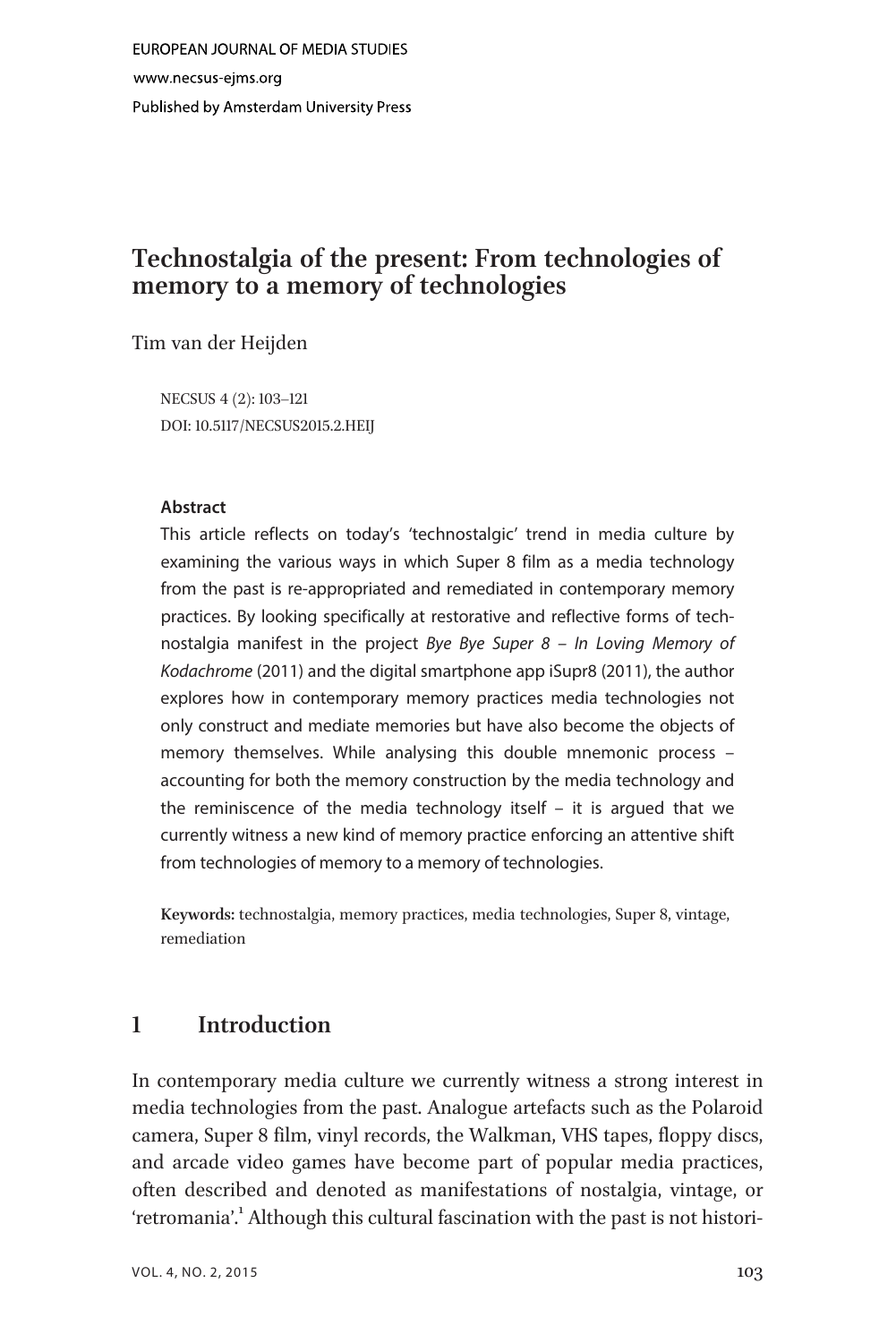cally new – the music and fashion industries in particular have always reused and recycled materials and styles from the past – such cultures of reuse have not previously been present at so many levels of cultural expression, varying from professional videographers recording weddings on original Super 8 film to hipsters exploring the direct-print mechanisms of their parents' Polaroid photo camera.<sup>2</sup> In addition to the actual re-appropriation of original analogue media technologies various digital media applications have also been emerging which play with the look and feel of their analogue equivalents, for example by providing users with the possibility to add specific filters to the recorded images or sounds. Applications such as Instagram, Hipstamatic, Retro Camera Plus, 8mm Vintage Camera, and Vintage Scene have made the 'vintage' look of analogue film and photography technologies a part of their trademarks. The re-staging or simulation of 'authentic' analogue elements such as film grain, scratches, flickering lights, torn borders, and degraded colours contributes to something that can be called 'technostalgia': the reminiscence of past media technologies in contemporary memory practices.<sup>3</sup>

This article reflects on today's 'technostalgic' trend in media culture by examining the various ways in which Super 8 film as a media technology from the past is re-appropriated and remediated in contemporary memory practices.<sup>4</sup> It builds on recent insights from the fields of cultural memory studies and film and media studies while further exploring the relationship between memory and technology and technostalgia in particular. After outlining the theoretical debate I will specifically look at two forms of technostalgia. Taking the project Bye Bye Super  $8 - In$  Loving Memory of Kodachrome (2011) and the digital smartphone app iSupr8 (2011) as two central case studies, I will investigate how in contemporary memory practices media technologies not only construct or mediate memories but have also become the objects of memory themselves. Drawing on the work of literary scholar Svetlana Boym, I will distinguish between 'restorative' and 'reflective' forms of technostalgia to reframe our understanding of the term and interpret the cases beyond the analogue-digital divide. By doing so, I argue that these manifestations of technostalgia reflect a new kind of memory practice which is not driven by nostalgia in the classical sense as a longing for the past but rather mediates between the past and the present, the analogue and the digital, the archival and the performative. I will conclude the article with a reflection on how this new memory practice implies a double mnemonic process – i.e. the memory construction by the media technology and the reminiscence of the media technology itself –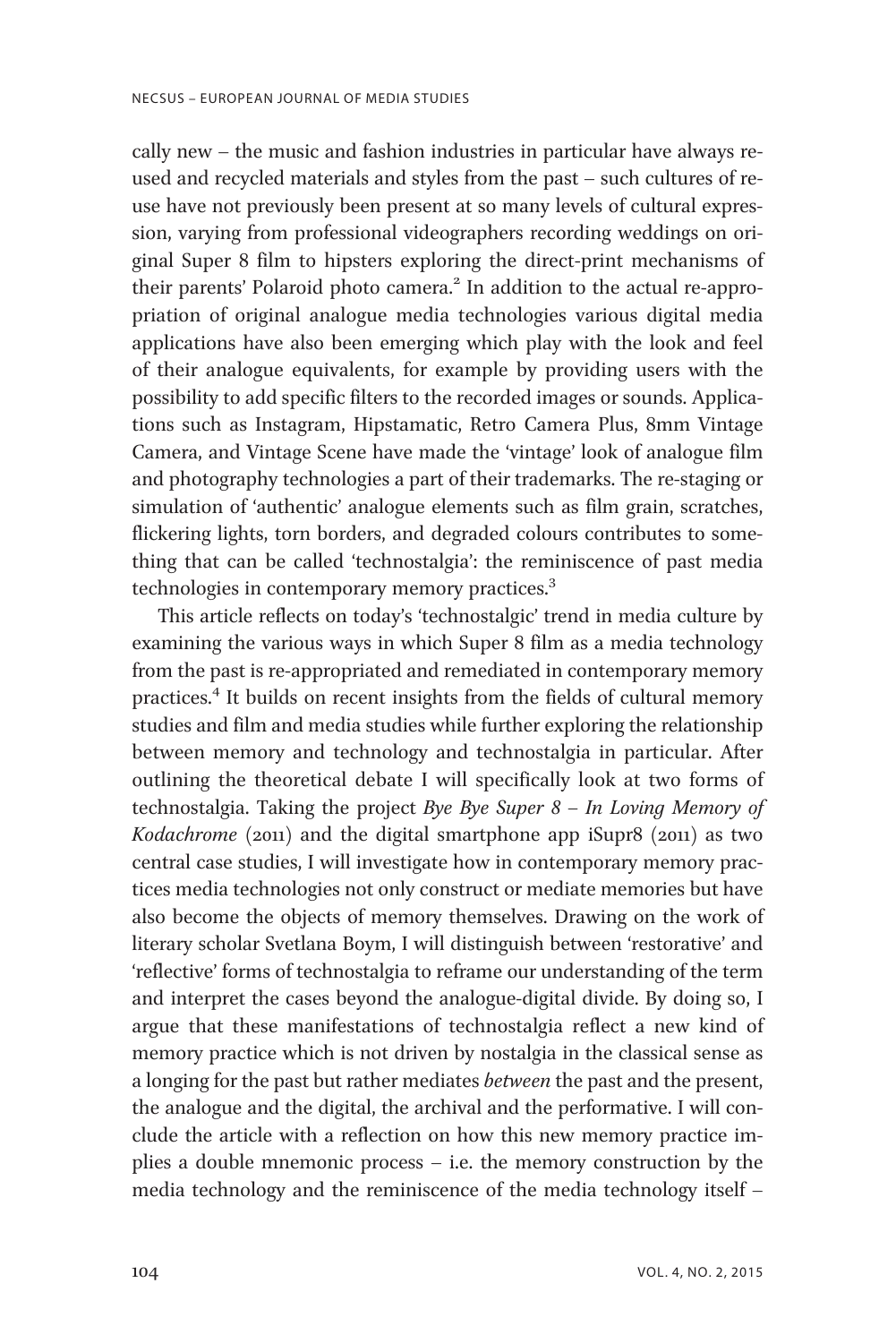and therefore has enforced an attentive shift in contemporary media culture from technologies of memory to a memory of technologies.

# 2 Technologies of memory

The interest in the materiality of media technologies is relatively new to the field of cultural memory studies.<sup>5</sup> For a long time, the study of memory mainly belonged to the fields of history and psychology. Memory was thereby often understood as a (subjective) representation of the past; a registration, an inscription, or an interpretable trace of the past to be recollected individually (remembrance) and/or socially (commemoration). $<sup>6</sup>$ </sup> Over the past two decades scholars from a variety of disciplines and fields have increasingly advocated for the understanding of memory as a 'mediated' or 'mediatised' phenomenon. This new perspective does not approach memory as a representation, interpretation, or product of the past but rather as an active, embodied, performative, ritualised, and highly contextualised process that always takes place in and from the present.<sup>7</sup> In their book Performing Memory in Art and Popular Culture, Liedeke Plate & Anneke Smelik have formulated this move as a 'paradigm shift' in cultural memory studies from a linguistic to a performative turn:

[t]he difference is not only one of focus, shifting attention from the memory trace to its act – the event of memory, its happening. It also implies an epistemological, even ontological shift, from memory as the trace of what once was to memory as the past's present moment.<sup>8</sup>

The understanding of memory not as a product from the past but as something that is always constructed in and from the perspective of the present returns in the work of Marita Sturken, who in her important reflections on memory studies as an emerging field already pointed at the increasing interest in studying 'memory practices, rather than objects or sites of memory'. <sup>9</sup> In addition to Sturken a number of media scholars such as Astrid Erll, Nancy van House and Elizabeth F. Churchill, and José van Dijck have given particular attention to the mediation of memory by so-called 'technologies of memory'; what and how we remember, both individually and collectively, cannot be seen apart from the media technologies that enable these processes of remembrance.<sup>10</sup>

At the same time, media technologies are as much shaped by memory processes as the other way around.<sup>11</sup> With the emergence of digital media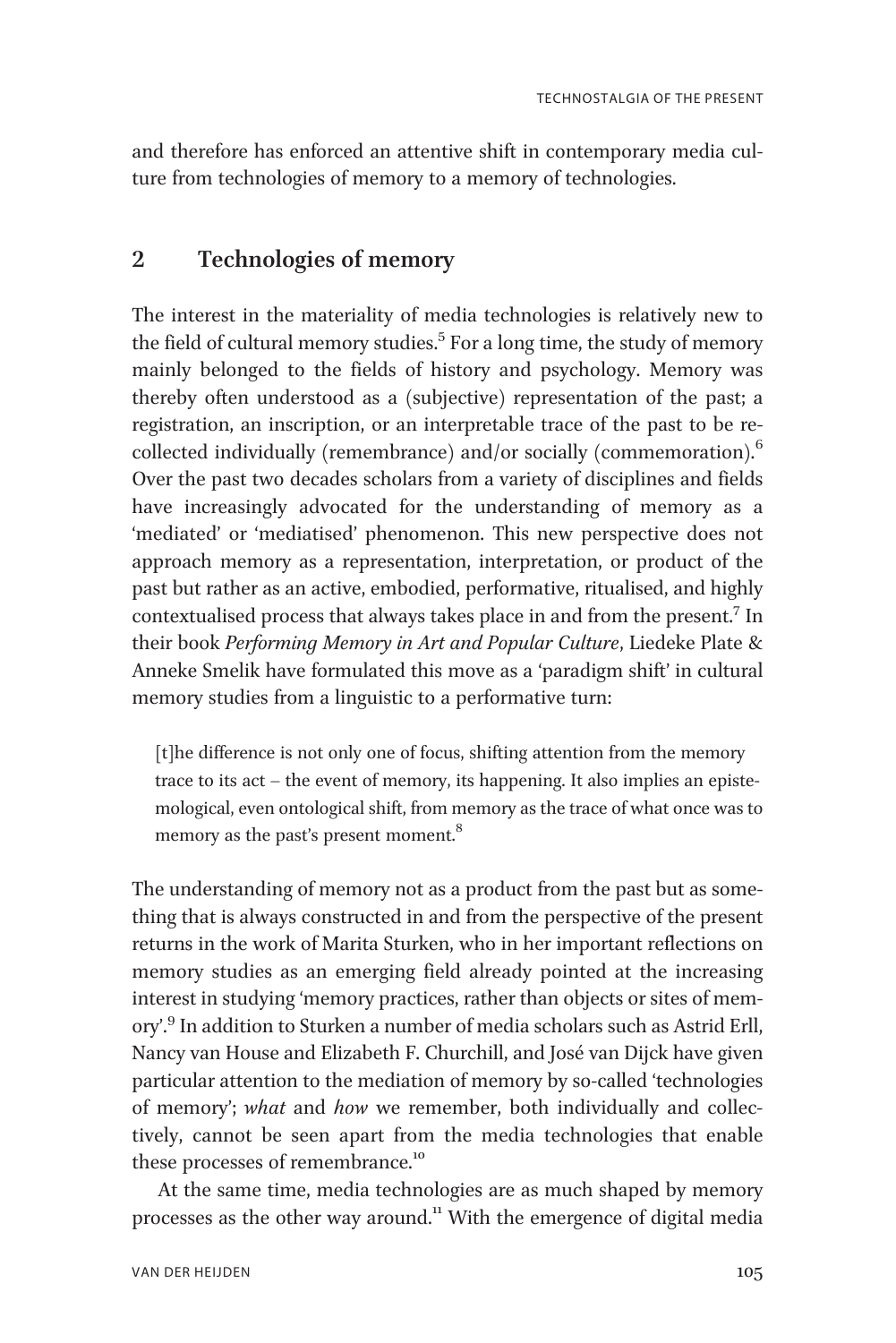technologies and online platforms, media technologies not only fulfil the role of archival and mnemonic means but rather and more often serve as 'performative' instruments for (online) self-representation and memory dissemination.<sup>12</sup> Therefore, more than functioning as digital equivalents of the analogue photo album, social media platforms such as Facebook, Twitter, and Flickr operate as 'living archives', strongly characterised by their dynamic, unstable, interactive, and ephemeral qualities.<sup>13</sup> Digital media's often ascribed ephemerality and immateriality (the 'bits and bytes') have frequently been cited as one of the explanations for the return or revaluation of tactility and physicality in contemporary media culture. As Ann Mack argues:

[a]s digital becomes more pervasive, it seems that we are increasingly fetishizing the physical and tactile. We're embracing things like old-time typewriters, wristwatches, physical books and face-to-face time with friends and loved ones – things being rendered obsolete in the digital era. As we spend ever more time in the digital world, we increasingly value the time we don't spend in front of a screen – the time we spend with real people and real things. $^{14}$ 

Interestingly, digital applications such as the aforementioned photo and video apps seem to respond to this by trying to remediate the look and feel of past media technologies in their own design and functionality.<sup>15</sup> Perhaps the most popular example today is Instagram, a mobile phone application, online photo sharing, and social networking tool first launched in 2010. It allows users to apply instant filters to the pictures taken, e.g. to make the image resemble a Polaroid photo from the 1970s. A wide variety of filters, including Earlybird, Nashville, Sierra, and 1977 can be selected by the user to adjust the image to the preferred old look.



Fig 1: Examples of Instagram filters.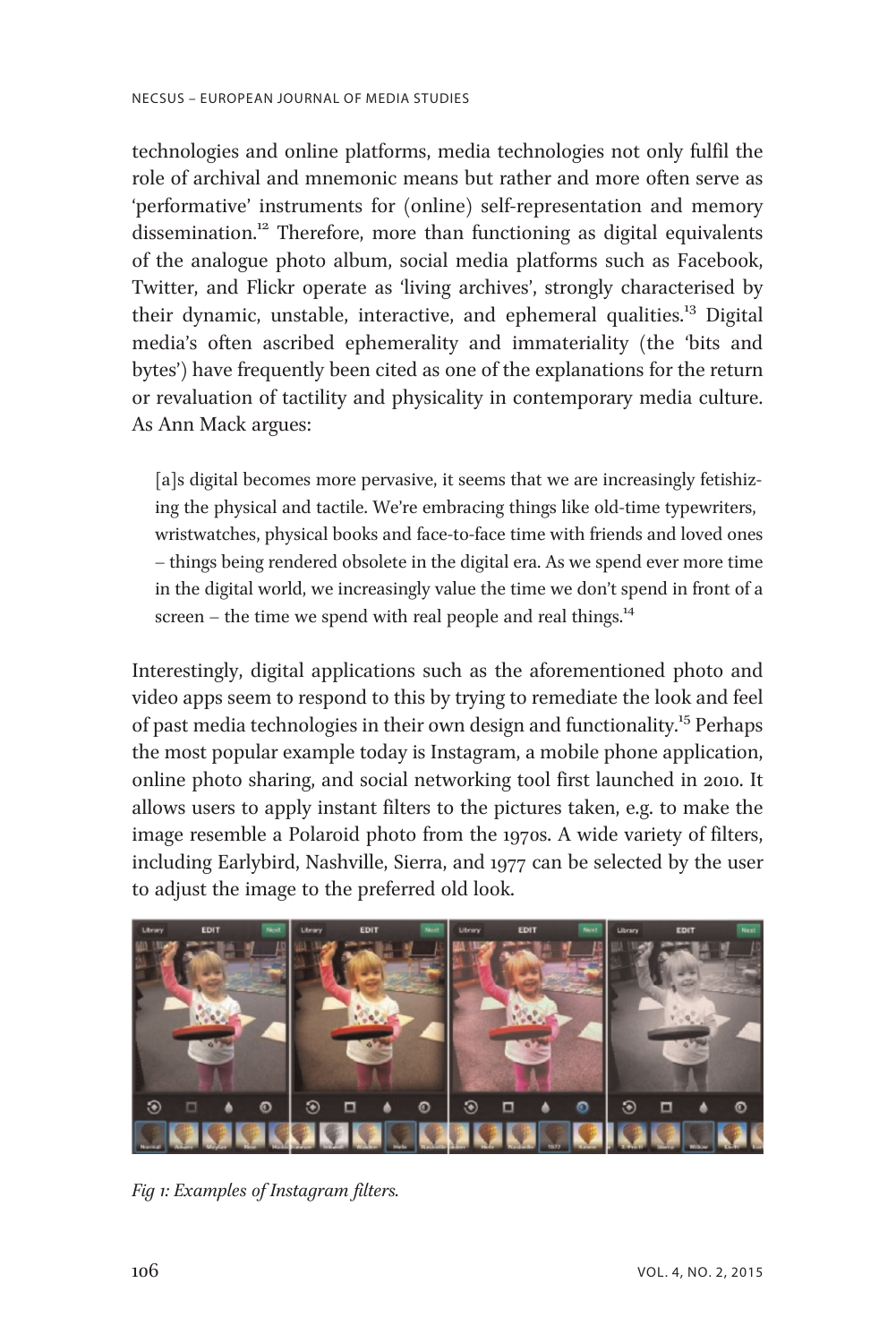# 3 Technostalgia

In the article 'Homesick for Aged Home Movies', film scholar Giuseppina Sapio attempts to answer the question why people shoot contemporary family photos and videos in old-fashioned ways. She argues that the return of the 'analogue aesthetic' has been affected by a dematerialisation of family images and memory practices with the emergence of digital media technologies. Today we rarely print our family photos, but instead prefer to store them on our computers as files.<sup>16</sup> Similarly, home movies and their practices have also been dematerialised – reels and tapes are replaced by bits and bytes, and users no longer have to edit their films manually or take care over the film projector during home movie screenings. The return of the analogue aesthetic can be seen as compensating for this loss of materiality in family memory practices. Sapio argues:

[d]igital technologies have dematerialised the images as objects, thus making family rituals (such as the group viewing of a home movie or the family album) weaker. Families seem to compensate for this loss by adding *grains* to images. [...] The grain reminds us of old family images. Adding it to 'new' (digital) footage gives people the feeling of belonging to a wider family group, inclusive of older generations. In other words, adding grains gives the idea of symbolic continuity to the reservoir of family images. $17$ 

Although Sapio rightly points at how this might indeed recreate the analogue look she does not explain how the analogue aesthetic is (un)able to recreate or re-enact past family rituals such as the group viewing of home movies or family photo albums. Neither does she take into account the degree of materiality still involved in digital media practices – consider, for instance, the use of hard drives, memory cards, and computer hardware on which digital data relies.<sup>18</sup> Nevertheless, her analysis highlights the importance of the symbolic dimension and potential of technostalgia to mediate between the past and the present and across generations, an observation I will return to later in the article.

In 'Memory, Temporality, & Manifestations of Our Tech-nostalgia', John Campopiano perceives 'faux-vintage' – the principle of making something new look old – an important characteristic of technostalgia. Campopiano suggests how the use of instant photo filters signifies a sincere interest, even longing, for the past: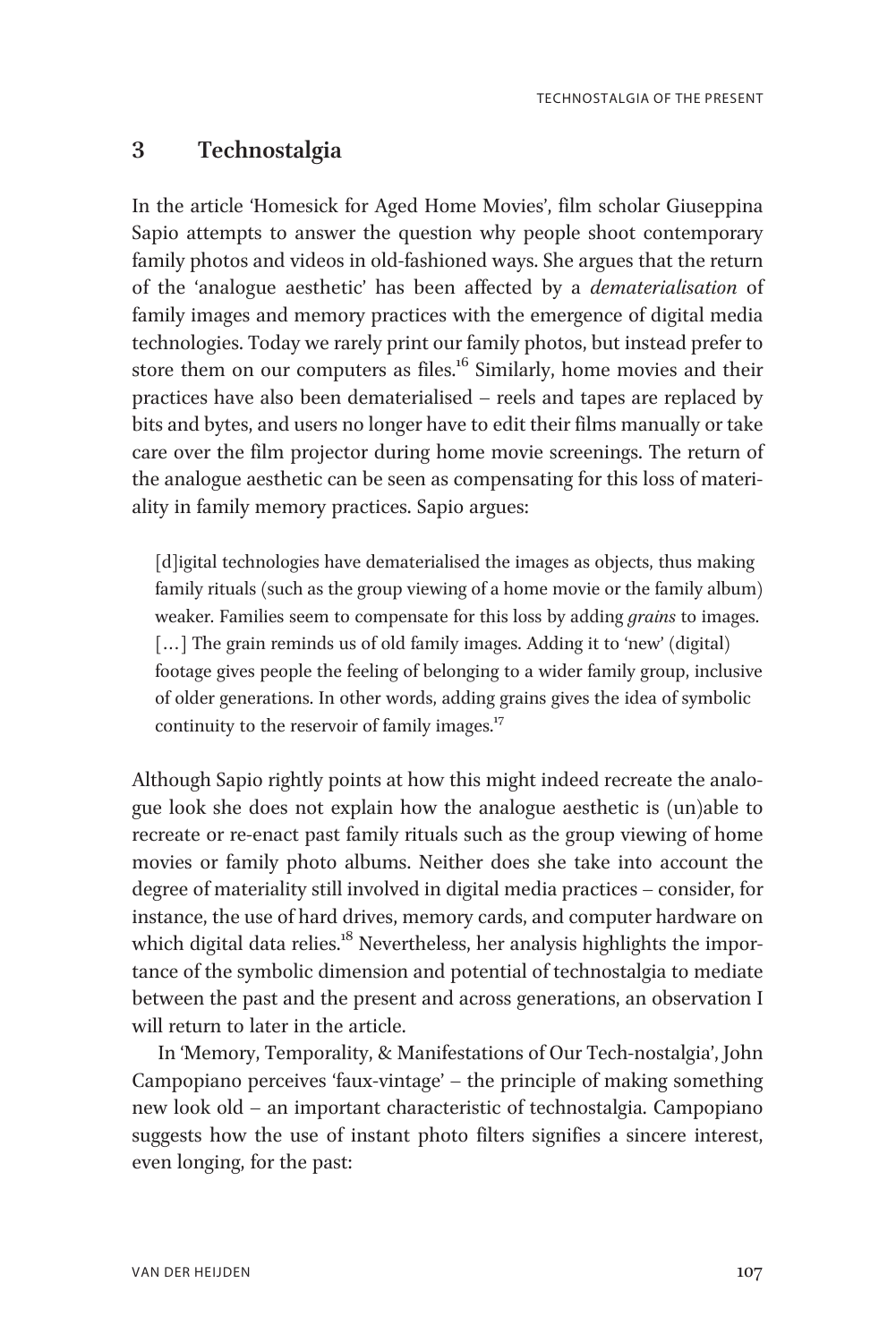[p]erhaps those with an affinity for filtering their digital photographs to produce decades-old stylistic effects are experiencing some form of nostalgia or, at the very least, an interest in the past [... ] Actualizing the present through a lens of the past imparts meaning beyond mere artistic trend. Indeed, one might say that these manifestations of nostalgia are anchored in a desire to express a sense of place, one's roots in life, and one's belonging to a collective history.<sup>19</sup>

Other scholars are critical about the understanding of technostalgia as a form of nostalgia or longing for the past. Media historian Andreas Fickers rejects the term technostalgia, as it often does not indicate any particular longing for the past itself but rather a 'musing reflection or contemplation of the past'. <sup>20</sup> Instead, Fickers proposes to rephrase it as 'techno-melancholia' to better account for the aspect of 'living memory' and the 'continuous (re)construction of the cultural meaning' of a past media technology in the present. A similar argument is made by Trevor Pinch and David Reinecke in 'Technostalgia: How Old Gear Lives on in New Music'. Although they do not propose an alternative terminology, they similarly argue that technostalgia should not be understood as 'a desired return to an ideal past'.<sup>21</sup> Based on how analogue 'vintage' musical instruments such as the Moog Minimoog synthesiser and the Fender Deluxe tube amplifier have been reused over the years, they opt for an understanding of technostalgia as 'an attempt to mediate between past and present to achieve a particular sound and feel'.<sup>22</sup> I would like to build on this aspect of mediation between past and present to further explore the relation between technostalgia and contemporary memory practices.

# 4 Two forms of technostalgia

I will now discuss two cases that explicitly deal with the re-appropriation and remediation of Super 8 film as an analogue amateur media technology. To analyse how the cases each relate differently to Super 8 as a media technology from the past I will draw on the work of literary scholar Svetlana Boym and her theoretical distinction between 'restorative' and 'reflective' nostalgia. In The Future of Nostalgia, Boym explains the two different forms of nostalgia as follows: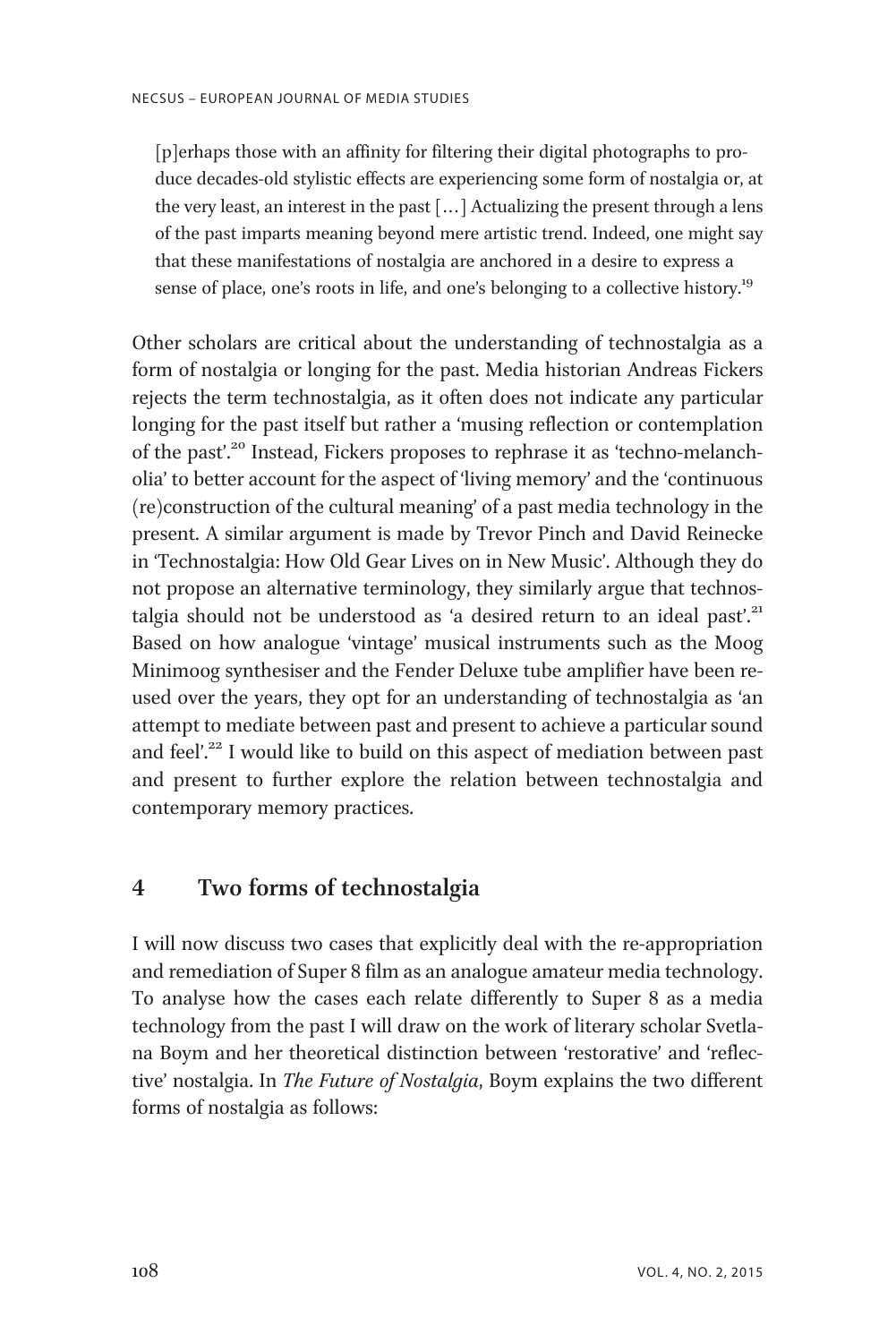[r]estorative nostalgia stresses nostos (the return of home) and attempts a transhistorical reconstruction of the last home. Reflective nostalgia thrives in algia, the longing itself, and delays the homecoming. Restorative nostalgia protects the absolute truth, while reflective nostalgia calls it into doubt. $23$ 

To make clear what restorative nostalgia entails, Boym takes the wellknown and controversial restoration of the Sistine Chapel in the 1980s as a case study. She argues that this specific attempt to reconstruct the monument as historically-accurate as possible has been driven by a conservative and essentialist attitude towards the past. Reflective nostalgia implies a more fragmentary and historically-flexible attitude. Rather than a conservative notion of the past, it is concerned with more fluid forms of individual and cultural memory.<sup>24</sup>

By means of the following cases I will examine how Boym's distinction between restorative and reflective forms of nostalgia provides a useful framework for analysing manifestations of technostalgia in contemporary memory practices beyond the analogue-digital divide.<sup>25</sup> The first case is an art project by filmmaker Johan Kramer titled Bye Bye Super 8 – In Loving Memory of Kodachrome (2011), which, I will argue, adheres to a restorative form of technostalgia. The second case zooms in on the popular iSupr8 app released in 2011, and how it could be interpreted as a reflective form of technostalgia. Furthermore, I will clarify how both cases make visible a new kind of memory practice in which media technologies not only construct or mediate memories but have also become the objects of memory themselves.

### 4.1 Bye Bye Super 8 – In Loving Memory of Kodachrome

On the first of January, 2011, the world's only remaining Kodachrome film laboratory stopped the development of their most popular amateur film: Super 8mm Kodachrome 40 ASA ('K40').<sup>26</sup> Known for its small yellow package, colour sensitivity and durability, and its bright saturated film colours, the end of Kodak's famous Super 8 film was the beginning of a project initiated by the Dutch filmmaker Johan Kramer titled Bye Bye Super 8 – In Loving Memory of Kodachrome, a tribute to the film that 'made reality look even more beautiful than it was'. <sup>27</sup> Kodachrome was a popular colour stock used for the Super 8 format, introduced by Kodak in 1965 as an improvement on the standard 8mm format. Super 8 Kodachrome was particularly popular among amateurs and family filmmakers for whom its colourful aesthetic was unsurpassed and 'timeless'. As Kramer recalls: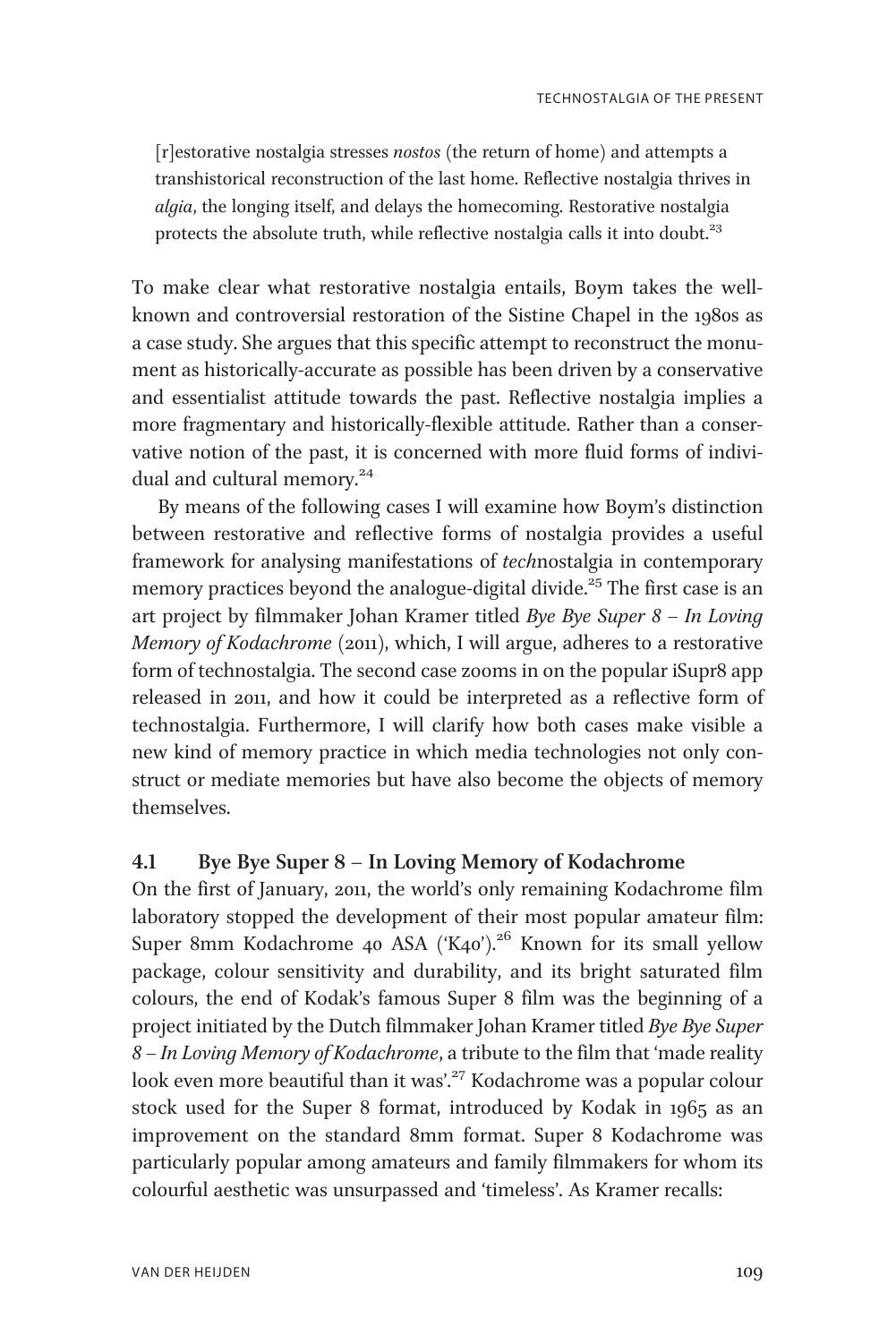[i]s it the intimacy, the warmth or the imperfection of the images? Or is it its limitations? An 8mm film cassette was pricey and only contained about 3 minutes worth of film [... ] A Super 8 cassette may be short in duration, but the world of small film is a world of happy moments. The sun always shines, people are always laughing and they often wave [... ] as if we are attempting to hang on to this happiness forever.<sup>28</sup>

As a tribute to Super 8 Kodachrome – the film with 'the most beautiful blue in the world' – Kramer collected 25 of the last Kodachrome boxes and selected 25 children of the age of 8, starting with his oldest daughter Isabella. By recording these children on Super 8 Kodachrome film he wanted to create a three-minute 'souvenir' from their youth – similar to those 8mm films that his own father used to make when he was about that age.



Fig. 2: Isabella waving to the camera (still from Bye Bye Super 8) and DVD box of the project remediating the design of the original Super 8 Kodachrome 40 film box.

Kramer's Super 8 Kodachrome film project was screened at the Tribeca Film Festival in New York and was exhibited – with the use of original Super 8 film projectors for parallel screening – at the Kunsthal Museum in Rotterdam (the Netherlands) and in the House of Alijn, Flanders Museum of Everyday Life, based in Ghent (Belgium). Seen from the perspective of this article the project is obviously more than only a tribute to a discontinued film stock; it strongly reflects the notion of technostalgia in contemporary memory practices in at least two ways. It pays homage to Super 8 Kodachrome film as a media technology from the past by mirroring the 'mediated memories' of Kramer's own home movies from the 1970s. In addition, it refers to the (ritualised) process of how memories were constructed and mediated by this media technology in the past. In other words, the project explicitly deals with the material construction of cultural memory as both a product and a process. The re-appropriation of past media technologies has proven to be particularly valuable for acquiring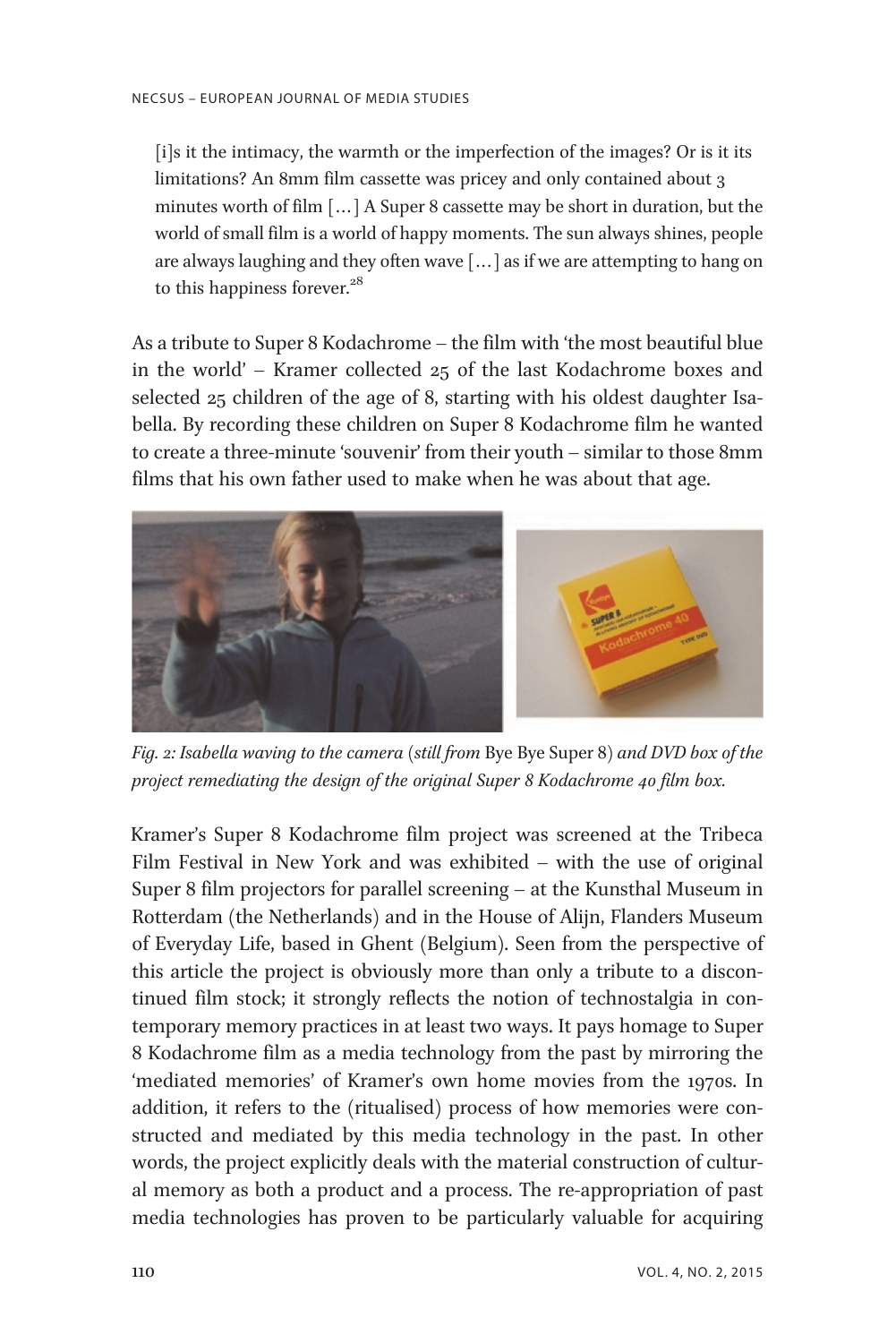and regaining insights into past media usages, including the elements of (lost) tacit knowledge, the material affordances and limitations of the media technology, and specific social and aesthetic conventions.<sup>29</sup> In each of the 25 film portraits the children are waving to the camera. Besides a form of goodbye to the Super 8 Kodachrome film, this act of waving reenacts one of the most common tropes and social conventions in past home movie practices.<sup>30</sup>

The re-appropriation of Super 8 film material is not limited to Kramer's Super 8 Kodachrome tribute but also appears in other popular cultural expressions. Since the 1970s many visual artists and professional filmmakers have been making films on Super 8 – often but not exclusively to create a certain home movie aesthetic. $3<sup>1</sup>$  Also, commercial wedding video businesses such as the French company Super 8 mon amour have been established, providing exclusive services to record family weddings on original Super 8 film stock, offering customers both the original film reels and a digital version on DVD. $32$  In 2005, the year in which production of Kodachrome was officially discontinued, a new film hobby magazine was released called Super 8 Today: The Magazine for Amateur and Professional Super 8 Filmmakers.<sup>33</sup> All these initiatives indicate the strong interest in and revival of analogue Super 8 film in contemporary media culture.<sup>34</sup> Nevertheless, despite these new interests the original Super 8 Kodachrome 40 film stock forever belongs to the past.

# 5 iSupr8

In 2011 the company MEA Mobile released an app called iSupr8, described as a 'Super 8mm HD Vintage Video Camera'. The digital application initially made for the iPhone, iPad, and iPod Touch was 'designed by Super 8 film enthusiasts for Super 8 film enthusiasts'.<sup>35</sup> Similar to Instagram, the iSupr8 app functions as a social media platform which allows users to choose between specific filters to make the digital recordings appear as if they were made on original Super 8 film. Tru8 100D is included as a standard filter, but one can purchase extra ones such as Prime-X B&W, Vibra-Chrome 40, and SuprChrome  $40.36$  These filters normally include elements of film grain, flickering lights, scratches, vignette, and the brightly-saturated colours that are so characteristic of Super 8 colour films.<sup>37</sup> As stated on the app's website, with the help of these grading effects iSupr8 can 'turn your videos into memories':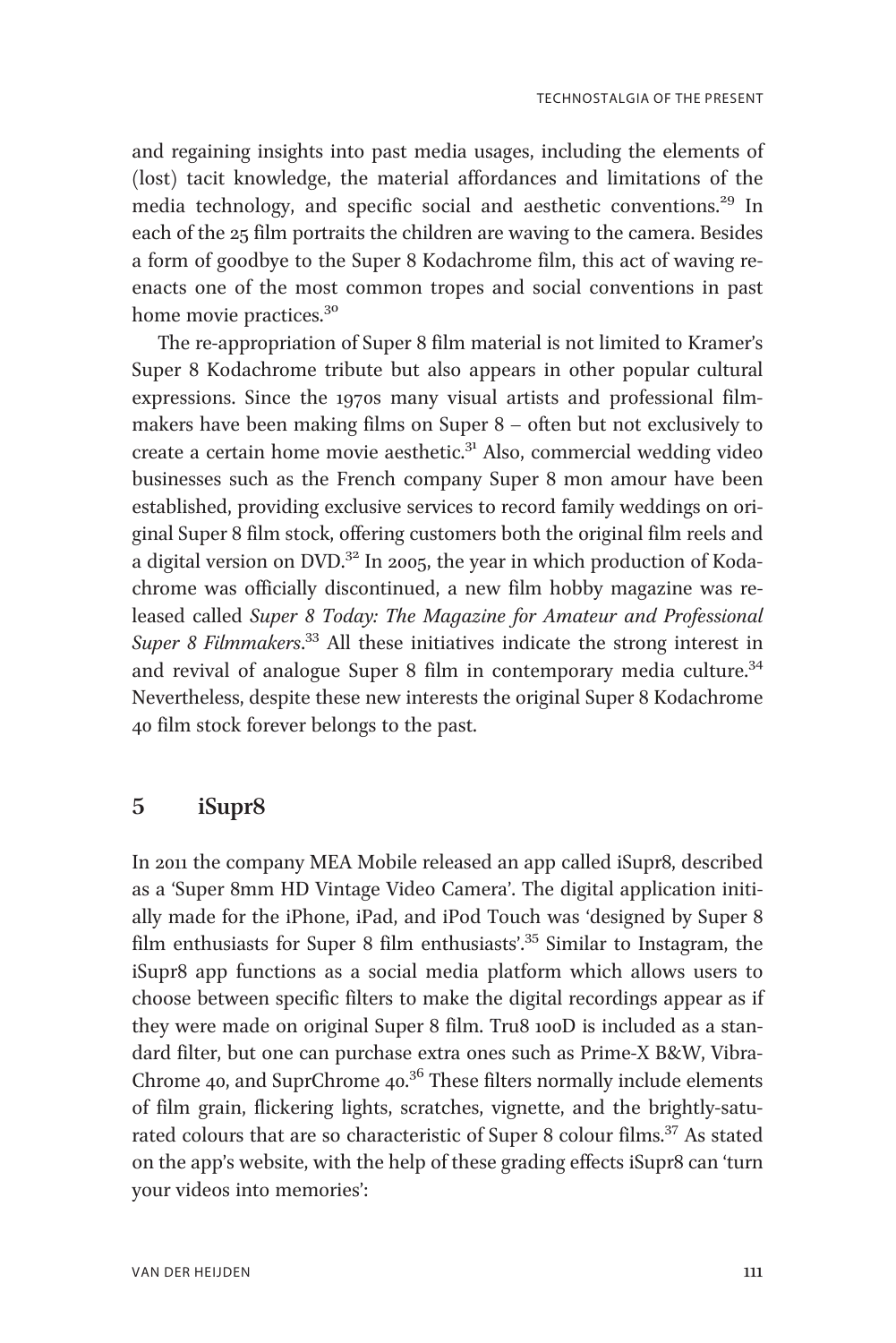[d] iscover the beauty of authentic vintage 8mm film. *iSupr8* is a video recorder which grades each pixel based on exposure adding old school effects and filmburn. The resulting film becomes a unique and retro masterpiece. Keeping the 8mm movement alive is what we're about. *iSupr8* is not just a fun novelty app, it is an effort to revive and increase awareness of a commercially dying format to a new generation, as well as a production tool for filmmakers seeking an authentic, vintage look.<sup>38</sup>

The description is significant, as it discursively frames the app as a memory technology in multiple ways. First, as a medium it enables users to capture and share memories instantly by means of the app's recording and (online) sharing functionalities. Second, the recorded videos can be 'turned into memories' specifically by means of the grading and filtering mechanisms the app provides.<sup>39</sup> Here the analogue aesthetic of Super 8 film functions as a way to enhance the recorded videos and render them more 'unique', 'retro', and 'authentic'. This is central to the app's functionality. One of the latest updates in 2015 even comes with the possibility to adjust the degree of specific grading aspects, such as scratches, vignette, grain, and flicker, allowing for extra user control over the preferred 'vintage look'.

Much can be said about the relation between vintage and authenticity. In relation to applications such as Instagram, Lisa Chandler and Debra Livingston speak of a 'simulacrum of analogue authenticity' to describe how the applied effects of grading and filtering simulate certain physical signifiers of memory, age, and time.<sup>40</sup> While the idea of vintage objects as 'carriers of authenticity' relies on the principle that they are unique representations of and from the past, the photos and videos made by apps such as Instagram and iSupr8, by contrast, have been aged by the application rather than by time. This observation is shared by Nathan Jurgenson, who states that this faux-vintage photography seemingly provides authenticity but at the same time negates it by its simulation.<sup>41</sup> Kate Bevan even argues that the grading and filtering distort the level of authenticity, as it 'make[s] all pictures look the same'.<sup>42</sup> Despite this problematic relation between vintage and authenticity, the iSupr8 app is supposedly designed to 'keep the 8mm movement alive'. Rather than 'just a fun novelty app', as stated in its description, it is meant to increase awareness of the media technology to a new generation of users.<sup>43</sup> This is remarkable because the app has no actual reference to the original Super 8 film technology itself. The only way in which it triggers memories about Super 8 as a media technology is by means of its simulated appearance.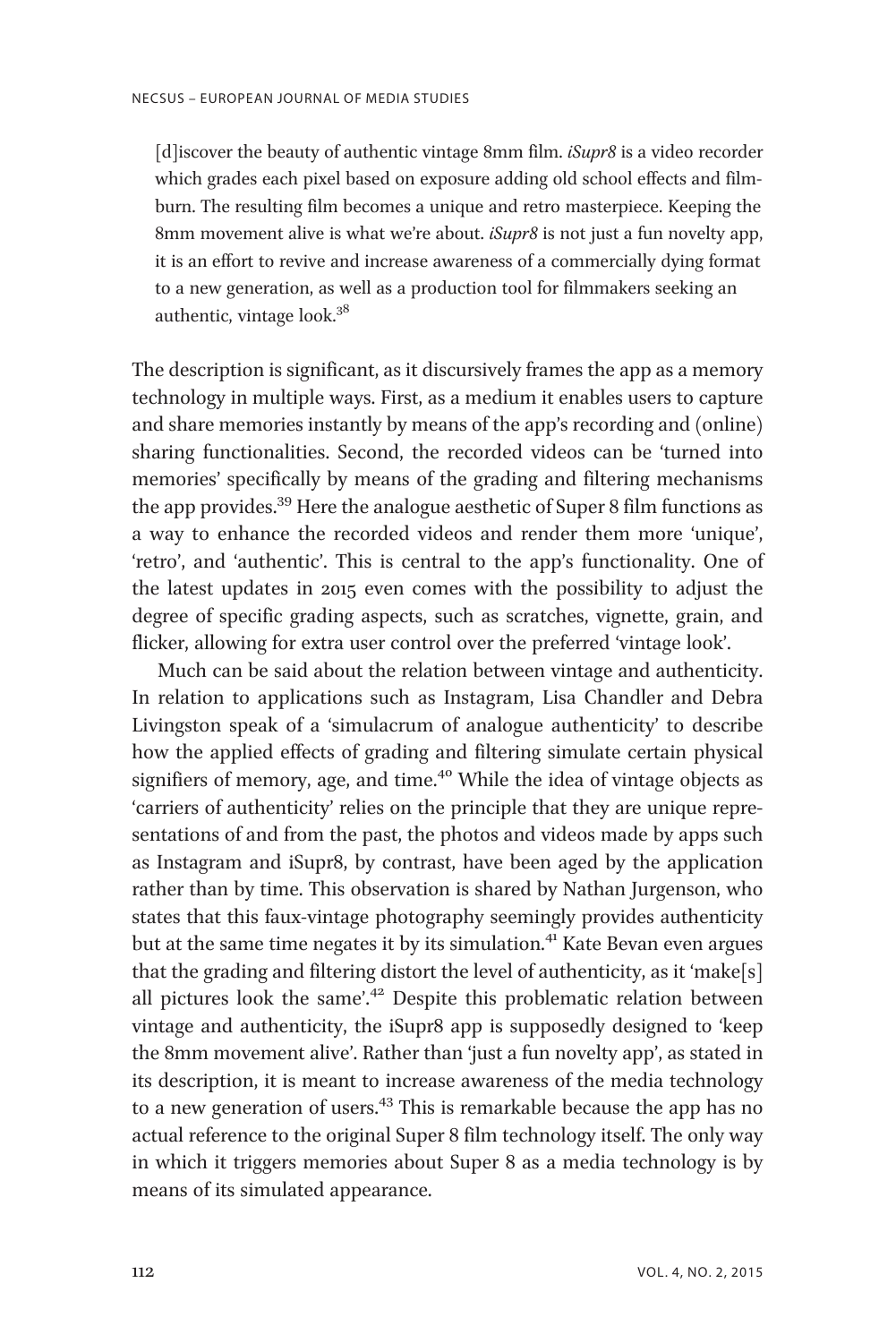

Fig. 3: Screenshots of the iSupr8 app.

Besides a remediation of the analogue aesthetic, the iSupr8 app also features specific built-in references to the material appearances of the Super 8 film cartridge, the camera, and even the analogue film laboratory. The playful combination of vintage elements with digital functionality is supposedly what makes the app so attractive in terms of user experience for both digital and Super 8 film enthusiasts.<sup>44</sup> The app consists of three distinct interfaces: the camera viewfinder, the development/screening window, and the film laboratory. The camera viewfinder appears when the app is opened and provides a range of possibilities to adjust recording settings, including the preferred film stock simulation (Tru8 is default), frame rate  $(12/18/24$ fps), film size/resolution  $(360p/480p/720p/1080p)$ , and camera case style. The menu itself remediates the casing of a Super 8 film camera, showing the leather-look material and push button to 'open' the holder of the film cassette. When pressing the push button the development window opens, providing another tableau of screens. On the top left a part of the 'original' Tru8 100D film cassette is visible, providing information about the film's filter type, exposure index, and light sensitivity.<sup>45</sup> When opting for film development an interface called iSupr8 Lab opens which formally remediates the film laboratory. It consists of a yellow sheet of paper including the film recording details. Beneath the paper strip the status quo of the development (filtering) and printing processes is communicated. When printing is done one automatically returns to the development window to view the video and, if wanted, to share or delete it.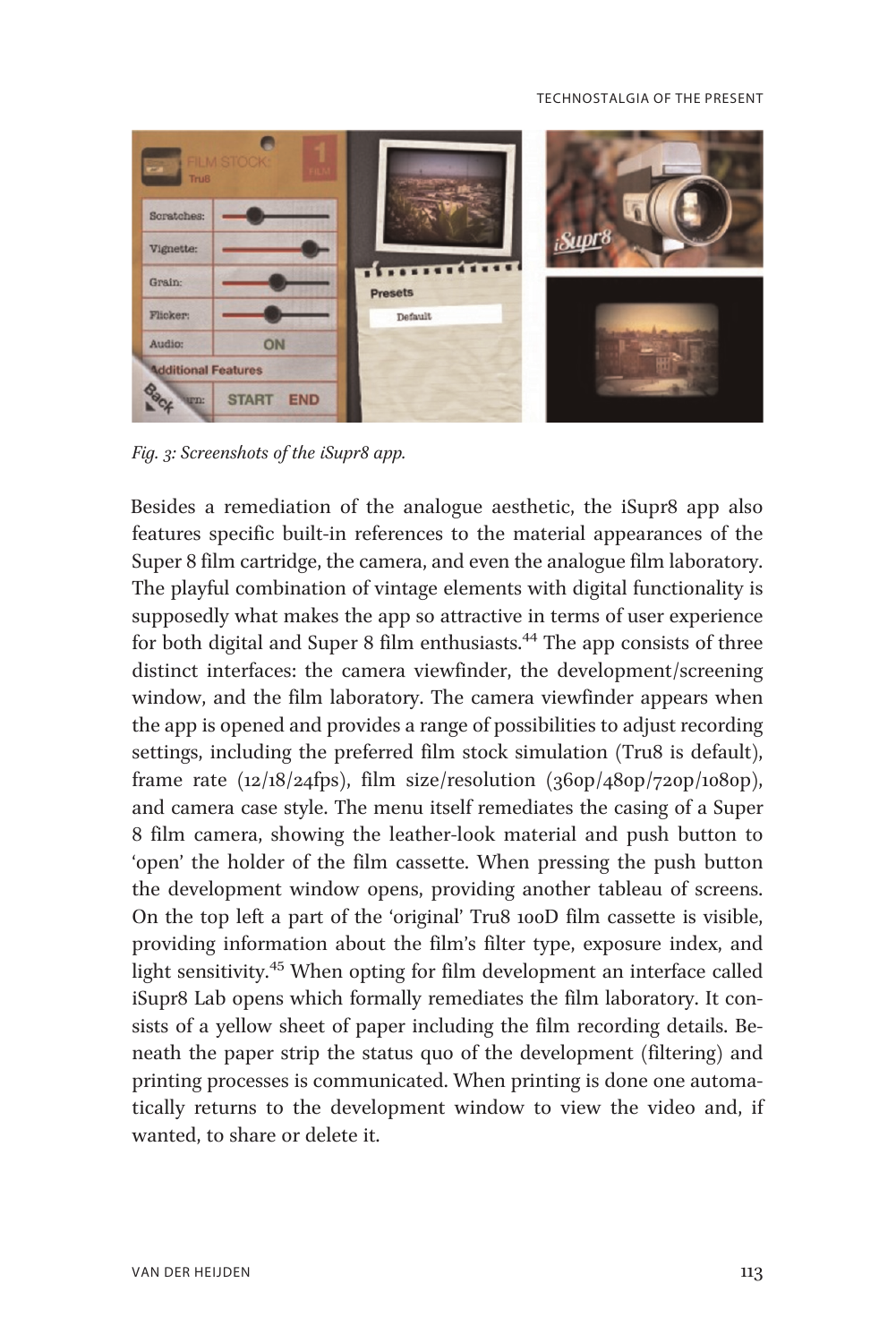#### NECSUS – EUROPEAN JOURNAL OF MEDIA STUDIES



Fig. 4: Screenshots of iSupr8 app interfaces and film development process.

# 6 Reframing technostalgia

The film project Bye Bye Super  $8 - In$  Loving Memory of Kodachrome and the iSupr8 app can be seen as forms of technostalgia; both pay homage to Super 8 film and refer to the analogue media technology, its materiality, aesthetics, and past media usages, yet they do so in rather different ways. Whereas Kramer's project makes use of and re-appropriates the (very last) original Super 8mm Kodachrome 40 ASA films, the iSupr8 app aims to revive interest in the past media technology by remediating it into a digital application and making it accessible to a new generation of users.

When applying Svetlana Boym's two forms of nostalgia to the two cases of technostalgia described above, Johan Kramer's Super 8 Kodachrome tribute clearly expresses a form of restorative technostalgia towards Super 8 as a media technology from the past. The project not only works with the original analogue material and film equipment, it also aims to adhere to the original film practices, rituals, aesthetics, and recording conventions. The element of waving to the camera – a common trope and social convention in home movie practices from the past – is illustrative in this respect. The idea to give all of the 25 children that collaborated with the project a three-minute 'souvenir' from their youth reveals not so much a certain longing for a time that once was but a longing for Super 8 as a material carrier of these memories – a memory technology, Kramer states significantly, that is to be preferred over 'hours of DV recordings without anything truly worthwhile'.<sup>46</sup> In contrast, the iSupr8 app manifests a form of reflective technostalgia due to its remediation of the analogue media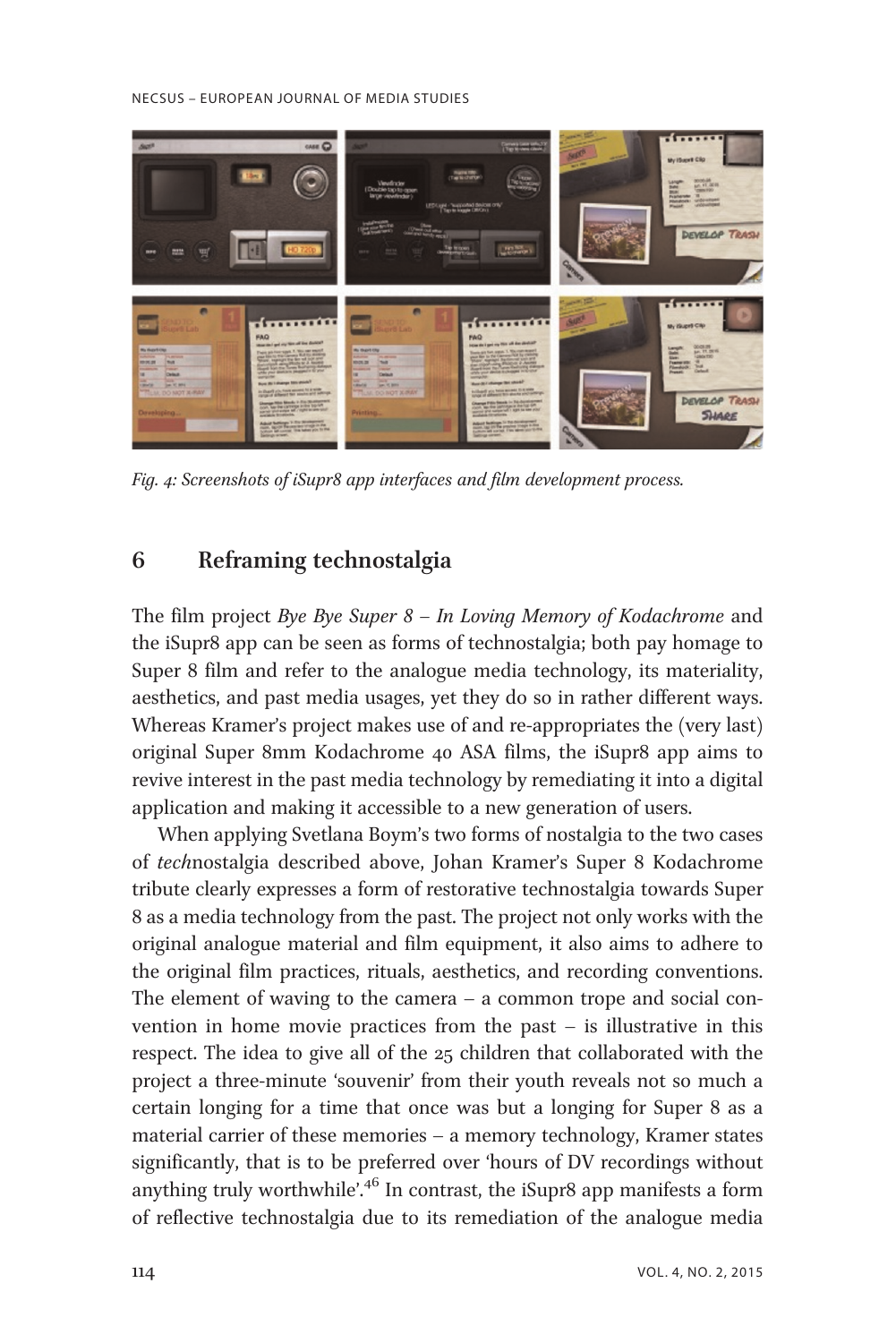technology.<sup>47</sup> Besides presenting the making of Super 8 films in a new digital form, it renders new user possibilities and practices: the mobile digital device as camera and online sharing tool.<sup>48</sup>

The distinction between restorative and reflective forms of technostalgia proves helpful, as it provides a framework for analysing manifestations of technostalgia in contemporary memory practices beyond the analoguedigital divide. Furthermore, as I have shown in this article, it makes clear that vintage apps such as Instagram, Hipstamatic, and iSupr8 are not nostalgic in the sense that they involve a certain longing for the past. Rather, they are used to evoke a 'technostalgia of the present'.<sup>49</sup> While re-appropriating and remediating the analogue aesthetic and materiality of past media technologies such as the Polaroid photo or the Super 8 film, these faux-vintage apps reflectively and symbolically mediate between the past and the present to achieve a certain authentic yet highly staged look and feel.

# 7 Conclusion

In this article I have examined how in contemporary memory practices media technologies not only construct and mediate memories but have also become the objects of memory themselves. Today's interest in and revaluation of media technologies from the past is often described in terms of nostalgia, vintage, and retromania. I have used the notion of technostalgia to examine more thoroughly how the materiality and aesthetics of past media technologies such as the Polaroid photo or Super 8 film have been re-appropriated and remediated in contemporary memory practices. To further explore the notion of technostalgia and the variety of forms in which it appears, I have looked at two specific cases which refer to Super 8 film as a past media technology: the film project Bye Bye Super  $8 -$ In Loving Memory of Kodachrome and the iSupr8 app. Drawing on Svetlana Boym's theoretical framework, I have distinguished between two forms of technostalgia that include an interest in Super 8 as a technology from the past: restorative technostalgia and reflective technostalgia. Whereas restorative technostalgia pays homage to the original media technology from the past and tries to maintain its aesthetics, practices, and conventions, reflective technostalgia is historically and materially more flexible in its performing or restaging of the look and feel of the past media technology.

Today's vintage culture could be seen as the combination of both forms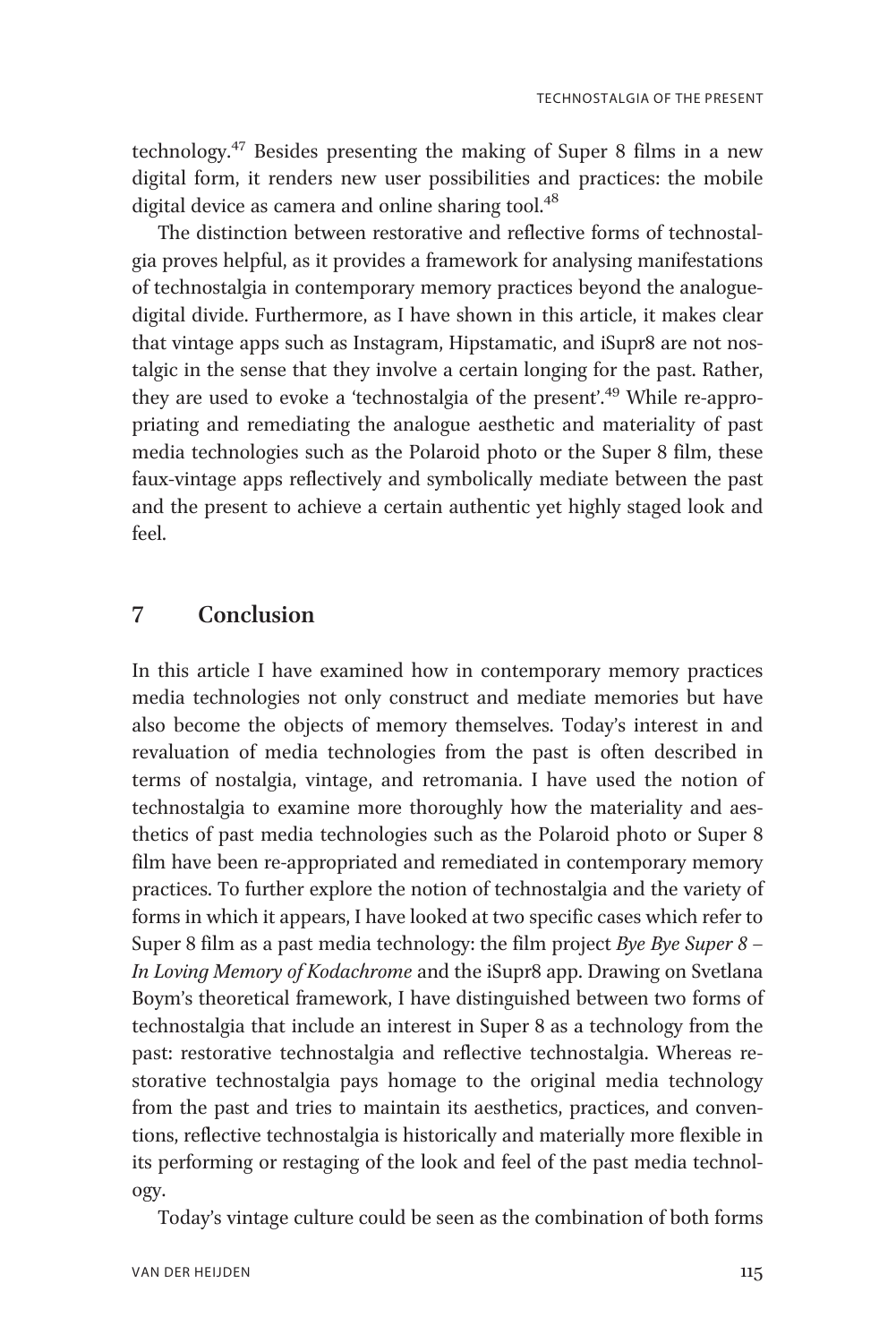of technostalgia. Besides a clear fascination with the re-appropriation of original past media technologies, a more reflective form appears in how various cultural expressions and digital media applications such as Instagram and iSupr8 remediate the analogue aesthetic and/or materiality. Along with these restorative and reflective forms of technostalgia, I have argued that a new kind of memory practice has emerged which does not aim for transparency but explicitly refers to the media technology itself in the process of memory construction. More than entailing a form of nostalgia or longing for the past, it mediates *between* the past and the present. The Super 8 Kodachrome tribute and other restorative forms of technostalgia (e.g. the magazine Super 8 Today) actualise the use of past media technologies by paying homage to the original film stock, yet without the necessary desire to go back to the 1970s – the time when Super 8 was the dominant amateur film medium. Similarly, digital vintage apps such as Instagram, Hipstamatic, and iSupr8, as well as other reflective forms of technostalgia, express a technostalgia of the present.

Such a memory practice potentially opens up a dialogue between generations of users by mediating between the past and the present, the analogue and the digital, the archival and the performative.<sup>50</sup> As it has not only inscribed the process of memory construction in the media technology but also the memory technology in the process of memory construction, it enables a double mnemonic process in which media technologies not only construct or mediate memories but have also become the objects of memory themselves. This is a memory practice which therefore has enforced an attentive shift in contemporary media culture from technologies of memory to a memory of technologies.

# Acknowledgements

This article is an outcome of the research project Changing Platforms of Ritualised Memory Practices. The Cultural Dynamics of Home Movies (2012-2015), funded by the Netherlands Organisation for Scientific Research (NWO), and has benefitted from exchanges with members of the project team, including Andreas Fickers, Jo Wachelder, Susan Aasman, and Tom Slootweg. Parts of it have been presented at the conference Things to Remember: Materializing Memories in Art and Popular Culture, held at Radboud University Nijmegen, the Netherlands, 5-6 June 2014. The author would like to thank Maarten Michielse, Ruud Hendriks, and the anon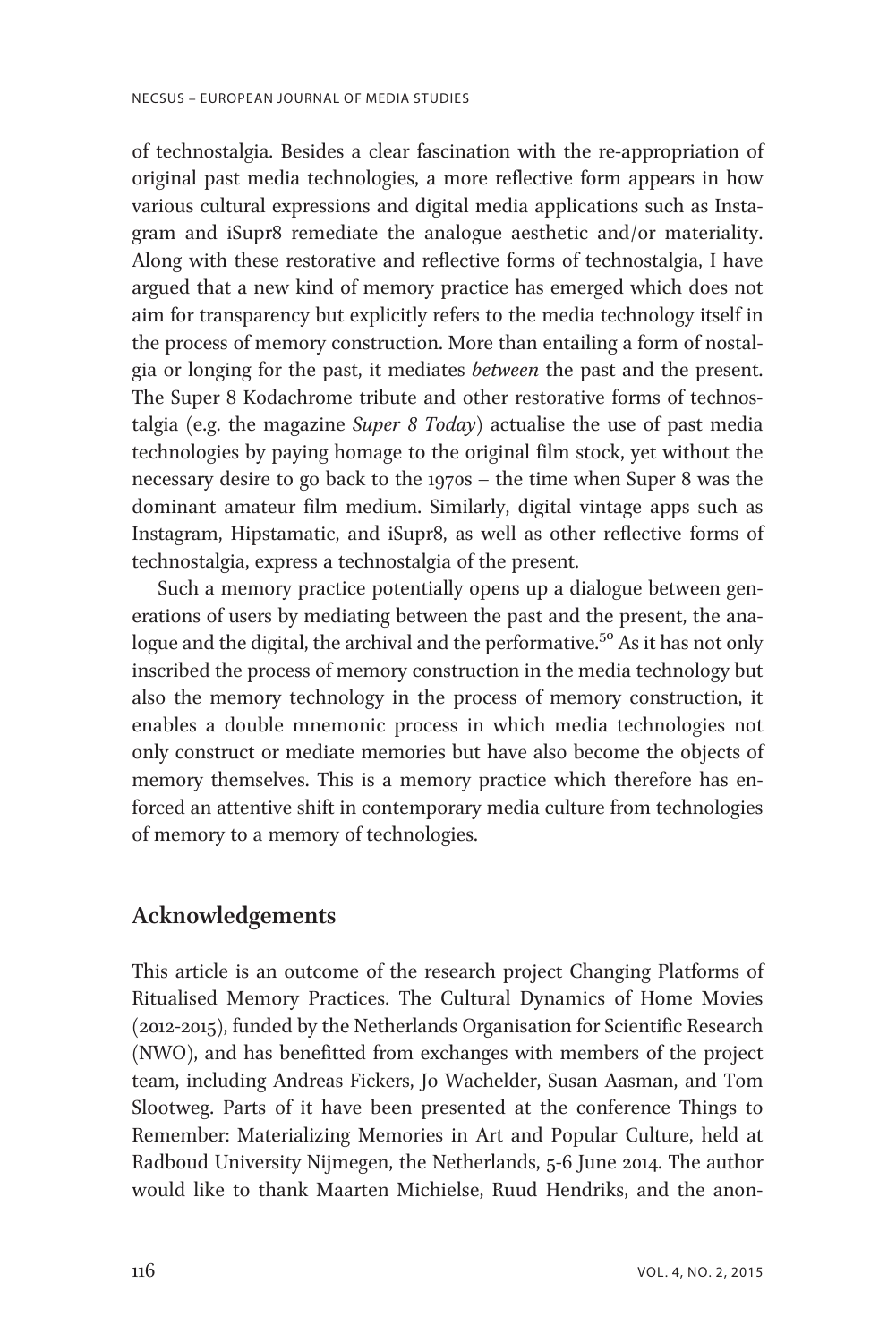ymous peer reviewers of NECSUS for their invaluable comments on earlier versions of this article.

# References

- Appadurai, A. Modernity at large: Cultural dimensions of globalization. London: University of Minnesota Press, 1998.
- Auer, J. 'Making old machines speak: Images of technology in recent music', ECHO, Vol. 2, No. 2, Fall 2000:<http://www.echo.ucla.edu/Volume2-Issue2/auner/auner.pdf> (accessed on 25 June 2015).
- Bevan, K. 'Instagram is debasing real photography', The Guardian, 19 July 2012: [http://www.the](http://www.the-)guardian.com/technology/2012/jul/19/instagram-debasing-real-photography (accessed on 22 September 2015).
- Bolter, J.D. and Grusin, R. Remediation: Understanding new media. Cambridge: MIT Press, 1999.
- Boym, S. The future of nostalgia. New York: Basis Books, 2001.
- Campopiano, J. 'Memory, temporality, & manifestations of our tech-nostalgia', Preservation, Digital Technology & Culture, Vol. 43, No. 3, 2014: 75-85.
- Caoduro, E. 'Photo filter apps: Understanding analogue nostalgia in the new media ecology', Networking Knowledge, Vol. 7, No. 2, 2014: 67-82.
- Chalfen, R. Snapshot versions of life. Bowling Green: Bowling Green State University Popular Press, 1987.
- Chandler, L. and Livingston, D. 'Reframing the authentic: Photography, mobile technologies and the visual language of imperfection',  $6<sup>th</sup>$  Global conference visual literacies exploring critical issues, Oxford, United Kingdom, 3-5 July 2012: [http://www.inter-disciplinary.net/at-the-inter](http://www.inter-disciplinary.net/at-the-inter-face/wp-content/uploads/2012/05/chandlervlpaper.pdf)[face/wp-content/uploads/2012/05/chandlervlpaper.pdf](http://www.inter-disciplinary.net/at-the-inter-face/wp-content/uploads/2012/05/chandlervlpaper.pdf) (accessed on 22 September 2015).
- Davis, F. Yearning for yesterday: A sociology of nostalgia. New York: Free Press, 1979.
- Erll, A. Memory in culture. New York: Palgrave Macmillan, 2011.
- Ernst, W. 'Cultural archive versus technomathematical storage' in The archive in motion: New concepts of the archive in contemporary thought and new media practices, edited by E. Rossaak. Oslo: Novus Press, 2010: 53-77.
- Fickers, A. 'Tuning in nostalgic wavelengths: Transistor memories set to music' in Sound souvenirs: Audio technologies, memory, and cultural practices, edited by K. Bijsterveld and J. van Dijck. Amsterdam: Amsterdam University Press, 2009: 123-138.
- Fickers, A. 'Towards a new digital historicism? Doing history in the age of abundance', Journal of European Television History and Culture, Vol. 1, No. 1, 2012: 19-26.
- Fickers, A. 'Hands-on! Plädoyer für eine experimentelle Medienarchäologie', Technikgeschichte, Vol. 82, No. 1, 2015: 67-85.
- Fickers, A. and van den Oever, A. 'Experimental media archaeology: A plea for new directions' in Téchne/Technology: Researching cinema and media technologies, their development, use and impact, edited by A. van den Oever. Amsterdam: Amsterdam University Press, 2013: 272-278.
- Garda, M.B. 'Nostalgia in retro game design', Proceedings of DiGRA 2013: DeFragging Game Studies, Vol. 7, 2014: [http://www.digra.org/wp-content/uploads/digital-library/paper\\_310.pdf](http://www.digra.org/wp-content/uploads/digital-library/paper_310.pdf) (accessed on 25 June 2015).
- Hartley, J. Digital futures and media studies. Chichester-West Sussex-Malden: Wiley-Blackwell, 2012.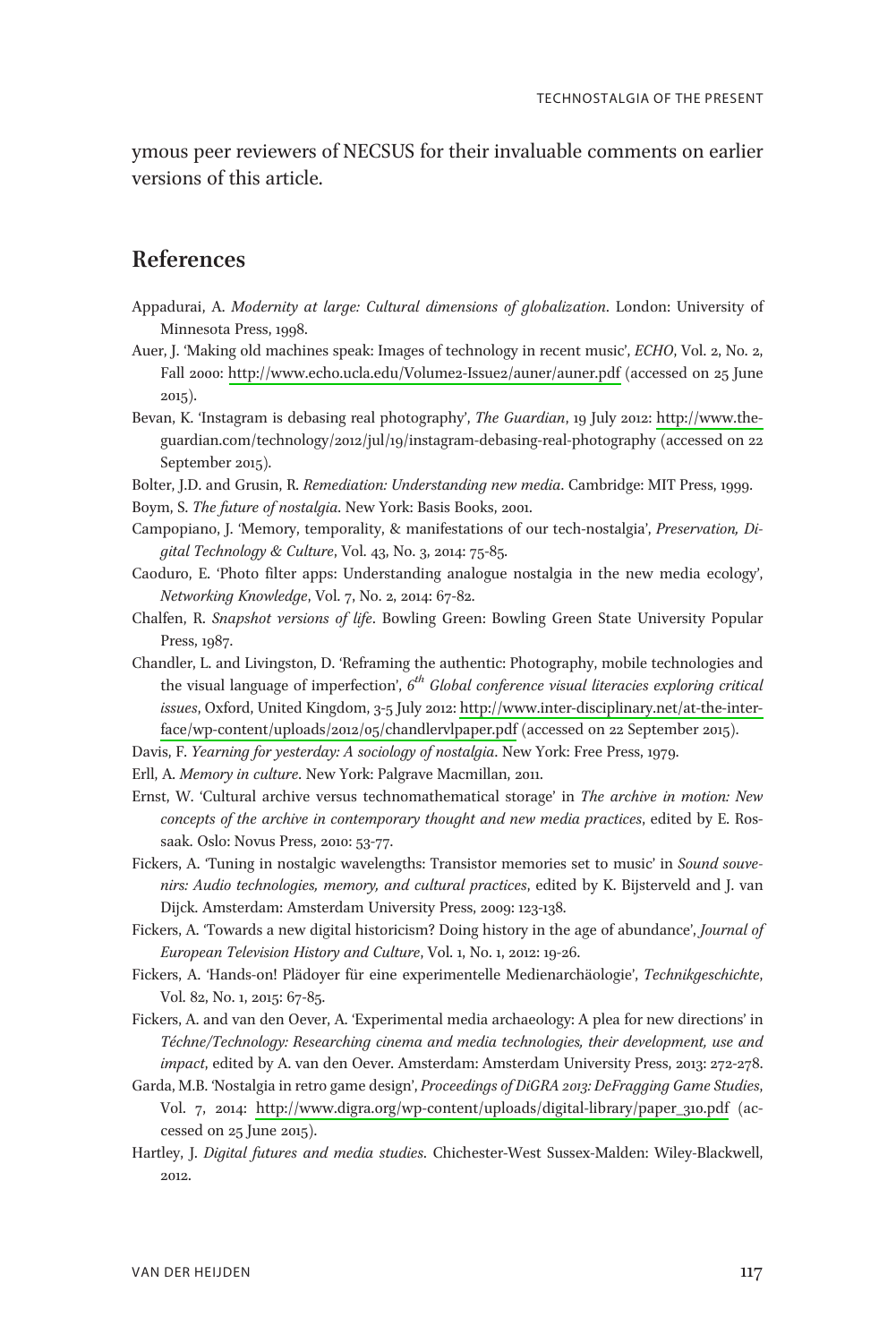- Hirsch, M. Family frames: Photography, narrative, and postmemory. Cambridge: Harvard University Press, 1997.
- Hoskins, A. 'Media, memory, metaphor: Remembering and the connective turn', Parallax, Vol. 17, No. 4, 2011: 19-31.
- Jenß, H. 'Cross-temporal explorations: Notes on fashion and nostalgia', Critical Studies in Fashion & Beauty, Vol. 4, No. 1 & 2, 2013: 107-124.
- Jurgenson, N. 'The faux-vintage photo', Cyborgology [blog], 14 May 2011: [http://thesocietypage](http://thesocietypage-s.org/cyborgology/2011/05/14/the-faux-vintage-photo-full-essay-parts-i-ii-and-iii/)[s.org/cyborgology/2011/05/14/the-faux-vintage-photo-full-essay-parts-i-ii-and-iii/](http://thesocietypage-s.org/cyborgology/2011/05/14/the-faux-vintage-photo-full-essay-parts-i-ii-and-iii/) (accessed on 25 June 2015).
- Katz, M. Capturing sound: How technology has changed music. Berkeley: University of California Press, 2004.
- Kramer, J. Bye bye Super 8: In loving memory of Kodachrome [DVD-box], 2011.
- Lanzara, G.F. 'Remediation of practices: How new media change the ways we see and do things', First Monday, Vol. 15, No. 6, 2010: [http://firstmonday.org/ojs/index.php/fm/article/view/](http://firstmonday.org/ojs/index.php/fm/article/view/3034/) [3034/](http://firstmonday.org/ojs/index.php/fm/article/view/3034/) (accessed on 25 June 2015).
- Livingstone, S. 'On the mediation of everything. ICA Presidential address 2008', Journal of Communication, Vol. 59, No. 1, 2009: 1-18.
- Lundby, K (ed.). *Mediatization: Concept, changes, consequences*. New York: Peter Lang, 2009.
- Myers, C.B. 'The iSupr8 app is like Instagram for iPhone video' (review), 15 January 2011: thenextweb.com/apps/2011/01/15/the-isupr8-app-is-like-instagram-for-iphone-video (accessed on 25 June 2015).
- Niemeyer, K (ed.). Media and nostalgia: Yearning for the past, present and future. Palgrave Macmillan, 2014.
- Odin, R. Le film de famille: Usage privé, usage public. Paris: Méridiens Klincksieck, 1995.
- Palmer, D. 'iPhone photography. Mediating visions of social space' in Studying mobile media: Cultural technologies, mobile communication, and the iPhone, edited by L. Hjorth, J. Burgess, and I. Richardson. New York: Routledge, 2012: 85-117.
- Pinch, T. and Reinecke, D. 'Technostalgia: How old gear lives on in new music' in Sound souvenirs: Audio technologies, memory, and cultural practices, edited by K. Bijsterveld and J. van Dijck. Amsterdam: Amsterdam University Press, 2009: 152-166.
- Plate, L. and Smelik, A (eds). Technologies of memory in the arts. New York: Palgrave Macmillan, 2009.
- Plate, L. and Smelik, A (eds). Performing memory in art and popular culture. New York: Routledge, 2013.
- Reynolds, S. Retromania: Pop culture's addiction to its own past. London: Faber and Faber, 2011.
- Rothenbuhler, E.W. and Peters, J.D. 'Defining phonography: An experiment in theory', The Musical Quarterly, Vol. 81, No. 2, 1997: 242-264.
- Sapio, G. 'Homesick for aged home movies: Why do we shoot contemporary family videos in oldfashioned ways?' in Media and nostalgia: Yearning for the past, present and future, edited by K. Niemeyer. Houndmills-Basingstoke-Hampshire-New York: Palgrave Macmillan, 2014: 39- 50.
- Sturken, M. Tangled memories: The Vietnam war, the AIDS epidemic, and the politics of remembering. Berkeley: University of California Press, 1997.
- Sturken, M. 'Memory, consumerism and media: Reflections on the emergence of the field', Memory Studies, Vol. 1, No. 1, 2008: 73-78.
- Taylor, D. The archive and the repertoire: Performing cultural memory in the Americas. Durham: Duke University Press, 2003.
- Van Dijck, J. Mediated memories in the digital age. Stanford: Stanford University Press, 2007.
- Van Dijck, J. 'Remembering songs through telling stories: Pop music as a resource for memory' in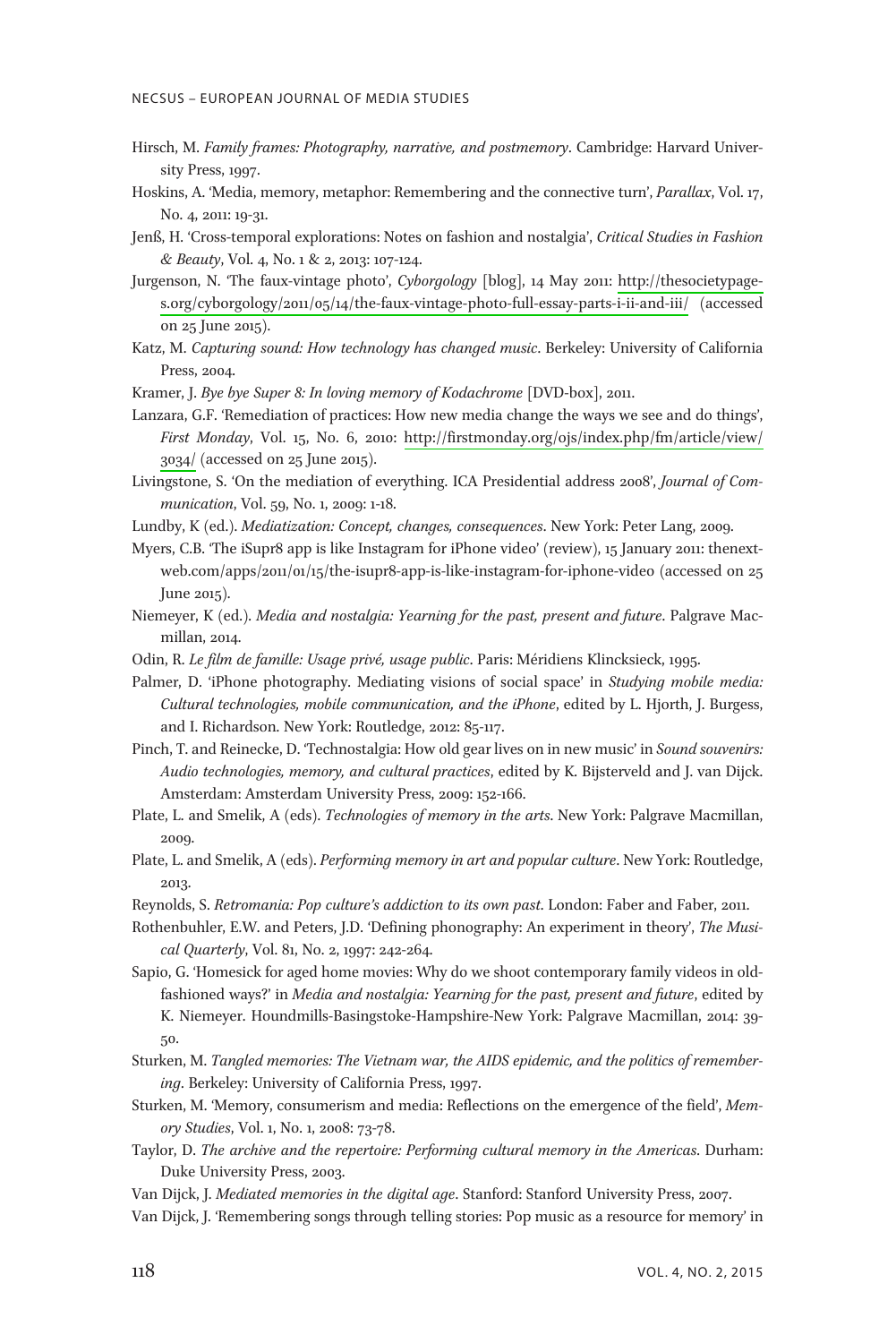Sound souvenirs: audio technologies, memory, and cultural practices, edited by K. Bijsterveld and J. van Dijck. Amsterdam: Amsterdam University Press, 2009: 107-119.

- Van Dijck, J. The culture of connectivity: A critical history of social media. Oxford-New York: Oxford University Press, 2013.
- Van der Heijden, T. '"Voor ik vergeet". Spinvis en het potentieel van reflexieve technostalgie' in Wat de verbeelding niet vermag! Essays bij het afscheid van Maaike Meijer, edited by A. Andeweg & L. Wesseling. Nijmegen: Vantilt, 2014: 130-135.
- Van House, N. and Churchill, E. 'Technologies of memory: Key issues and critical perspectives', Memory Studies, Vol. 1, No. 3, 2008: 295-310.

# About the author

Tim van der Heijden is a PhD candidate at Maastricht University, the Netherlands. He holds a RMA degree in media studies from the University of Amsterdam (cum laude) and a BA in cultural studies from Erasmus University Rotterdam/University of Essex, UK. His research investigates, from a long-term historical perspective, how changing technologies of memory production (film, video, and digital media) have shaped new memory practices in home moviemaking and screening.

# **Notes**

- 1. Reynolds 2011 and Niemeyer 2014. For more contemporary examples of technostalgia, see: https://twitter.com/hashtag/technostalgia (accessed on 25 June 2015).
- 2. For the use of nostalgia in relation to musical practices and retro cultures, see Katz 2004 and Rothenbuhler & Peters 1997. For notes on nostalgia and fashion see Jenß 2013.
- 3. On Wiktionary technostalgia was defined as the 'fond reminiscence of, or longing for, outdated technology'. See: https://en.wiktionary.org/wiki/technostalgia (accessed on 25 June 2015).
- 4. The concept of remediation, as developed by Bolter & Grusin (1999), describes the process in which new media refashion old media (and vice versa). Besides the remediation of the medium itself or the content it produces, media practices can also be remediated. See Lanzara 2010.
- 5. Van House & Churchill 2008.
- 6. For a short history of memory studies, see Erll 2011, pp. 13-37.
- 7. See Erll 2011, Livingstone 2009, Lundby 2009, Van Dijck 2007, and Taylor 2003.
- 8. Plate & Smelik 2013, pp. 5-6.
- 9. See Sturken 2008, cf. 1997.
- 10. Sturken 2008, p. 75. See Erll 2011, Van House & Churchill 2008, and Van Dijck 2007. See also Plate & Smelik 2009 and Hirsch 1997.
- 1 1. Plate & Smelik 2009, p. 16.
- 12. Hoskins 2011, Van Dijck 2007.
- 13. See Van Dijck 2013, Fickers 2012, Hartley 2012, and Ernst 2010.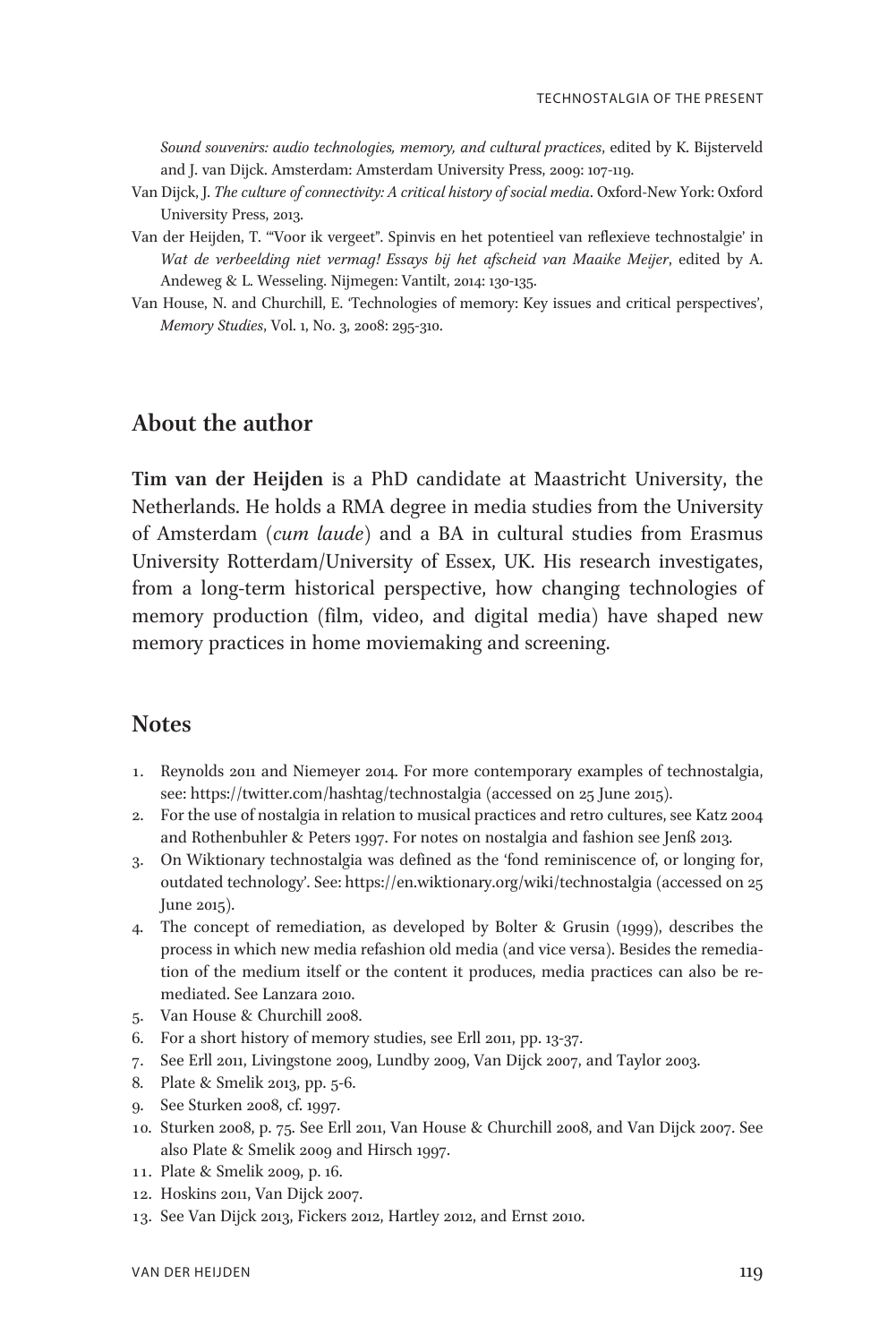- 14. In Campopiano 2014, pp. 77-78.
- 15. Palmer 2012, p. 88. See also Caoduro 2014.
- 16. Sapio 2014, p. 44.
- 17. Ibid., pp. 45-46.
- 18. See Van Dijck 2007, p. 109.
- 19. Campopiano 2014, p. 76.
- 20. Fickers 2009, p. 136.
- 21. Pinch & Reinecke 2009, p. 153. Cf. Davis 1979.
- 22. Ibid.
- 23. Boym 2001, p. xviii.
- 24. Ibid., p. 50.
- 25. See Garda 2014 for an examination of the two kinds of nostalgia in relation to retro game design.
- 26. The production of Super 8 Kodachrome 40 ASA stopped in 2005. However, Kodak's yellow boxes could still be processed. The company Dwayne's Photo, based in Kansas (United States), was the last certified Kodachrome processing facility in the world and developed Kodachrome film until the end of 2010.
- 27. Kramer 2011. See for a compilation of the project: https://vimeo.com/23007405 (accessed on 28 September 2015).
- 28. Ibid.
- 29. The re-appropriation of past media technologies forms the basis of 'experimental media archaeology', a new method of historiography which aims to study the relation between the materiality of media technologies and past user practices in an experimental and sensorial manner. See Fickers & van den Oever 2013 and Fickers 2015.
- 30. For more about social and aesthetic conventions in home movie practices, see Chalfen 1987. See also the film This Is For You (2012) by visual artist Kat Steppe, produced in the 'Focus on Found Footage' series by the House of Alijn, Ghent (Belgium). The film consists of a montage of amateur footage in which people are looking into the camera: https://vimeo.com/54189202 (accessed on 28 September 2015).
- 31. Cf. Odin 1995.
- 32. See for more information [http://www.mylittle.fr/mylittlewedding/super-8-mon](http://www.mylittle.fr/mylittlewedding/super-8-mon-amour.html)[amour.html](http://www.mylittle.fr/mylittlewedding/super-8-mon-amour.html) and [https://www.facebook.com/super8monamour](http://www.facebook.com/super8monamour) (accessed on 25 June 2015).
- 33. See<http://www.super8today.net/> (accessed on 25 June 2015).
- $\frac{1}{34}$ . In October 2015 the Super 8 film format celebrates its  $50^{\text{th}}$  anniversary. Several initiatives have been undertaken, such as the 'Global Super 8 Day' (http:// [www.gs8d2015.com/\).](http://www.gs8d2015.com/) In the Netherlands one of the most active film development laboratories for original Super 8 film is the Super8 reversal lab based in The Hague. See<http://www.super8.nl/> (accessed on 25 June 2015).
- 35. https://itunes.apple.com/us/app/isupr8-super-8mm-hd-vintage/id413566476?mt=8 (accessed on 25 June 2015). See also Myers 2011. Since 2012 iSupr8 is also available for smartphones. Comparable vintage video apps include 8mm Vintage Camera, Vintage Video Maker, and Vintagio.
- 36. For a full list of filters see [https://www.appannie.com/apps/ios/app/isupr8-super-8mm](http://www.appannie.com/apps/ios/app/isupr8-super-8mm-hd-vintage-video-camera/)[hd-vintage-video-camera/](http://www.appannie.com/apps/ios/app/isupr8-super-8mm-hd-vintage-video-camera/) (accessed on 25 June 2015).
- 37. The implementation of digital layering and adding 'old school' effects is not a new functionality. Already during the 1990s various video editing computer programs enabled the use of effects and vintage layers such as sepia and black-and-white.
- 38.<http://share.isupr8.com/> (accessed on 25 June 2015).